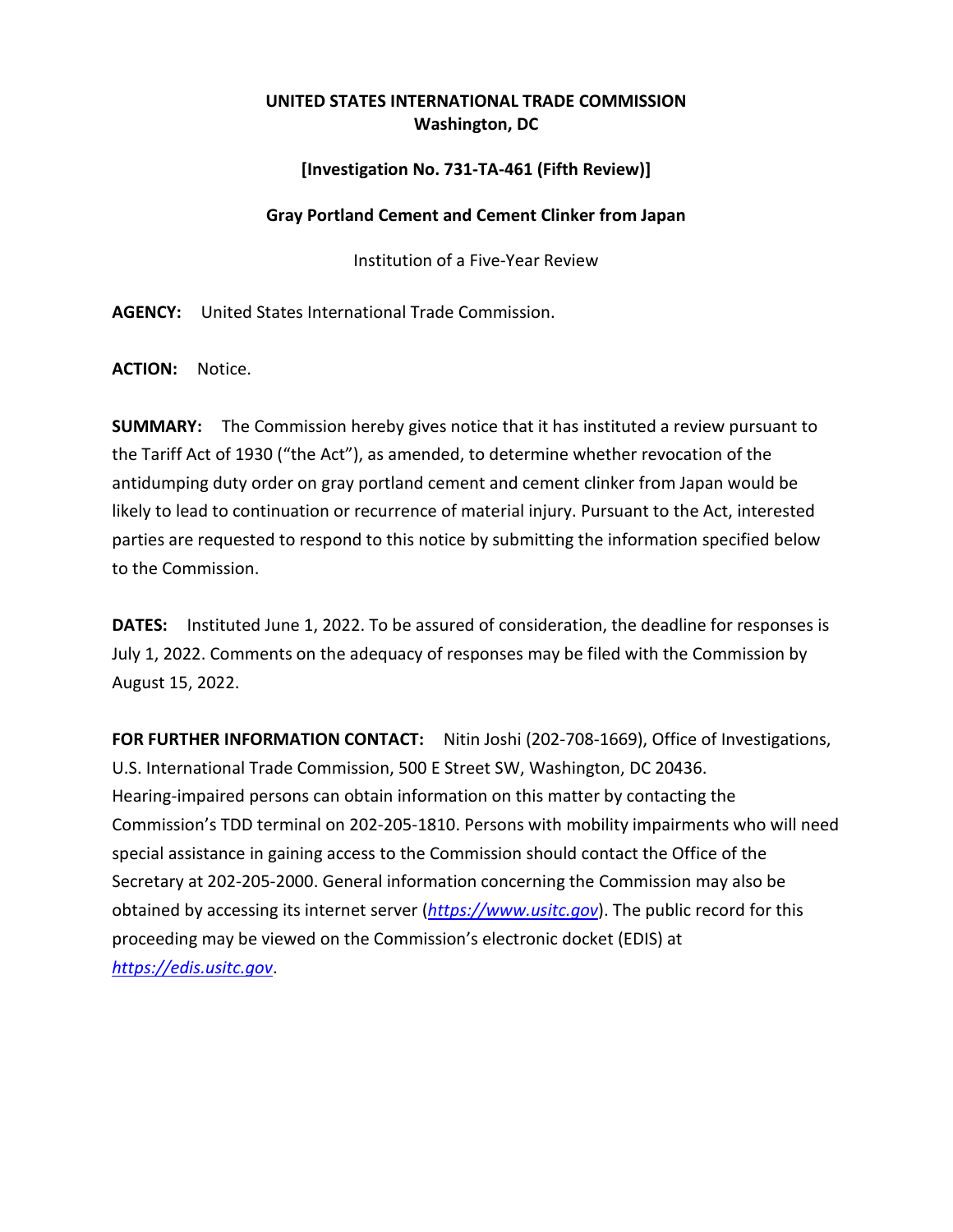## **SUPPLEMENTARY INFORMATION:**

**Background**.--On May 10, 1991, the Department of Commerce ("Commerce") issued an antidumping duty order on imports of gray portland cement and cement clinker from Japan (56 FR 21658). Commerce issued a continuation of the antidumping duty order on gray portland cement and cement clinker from Japan following Commerce's and the Commission's first fiveyear reviews, effective November 15, 2000 (65 FR 68979), second five-year reviews, effective June 16, 2006 (71 FR 34892), third five-year reviews, effective December 16, 2011 (76 FR 78240), and fourth five-year reviews, effective July 17, 2017 (82 FR 32682). The Commission is now conducting a fifth review pursuant to section 751(c) of the Act, as amended (19 U.S.C. 1675(c)), to determine whether revocation of the order would be likely to lead to continuation or recurrence of material injury to the domestic industry within a reasonably foreseeable time. Provisions concerning the conduct of this proceeding may be found in the Commission's Rules of Practice and Procedure at 19 CFR Part 201, Subparts A and B, and 19 CFR Part 207, Subparts A and F. The Commission will assess the adequacy of interested party responses to this notice of institution to determine whether to conduct a full review or an expedited review. The Commission's determination in any expedited review will be based on the facts available, which may include information provided in response to this notice.

**Definitions**.--The following definitions apply to this review:

- (1) *Subject Merchandise* is the class or kind of merchandise that is within the scope of the five-year review, as defined by Commerce.
- (2) The *Subject Country* in this review is Japan.
- (3) The *Domestic Like Product* is the domestically produced product or products which are like, or in the absence of like, most similar in characteristics and uses with, the *Subject Merchandise*. In its original determination, its full first five-year review determination, and its expedited second, third, and fourth five-year review determinations, the Commission defined a single *Domestic Like Product* consisting of gray portland cement and cement clinker coextensive with Commerce's scope.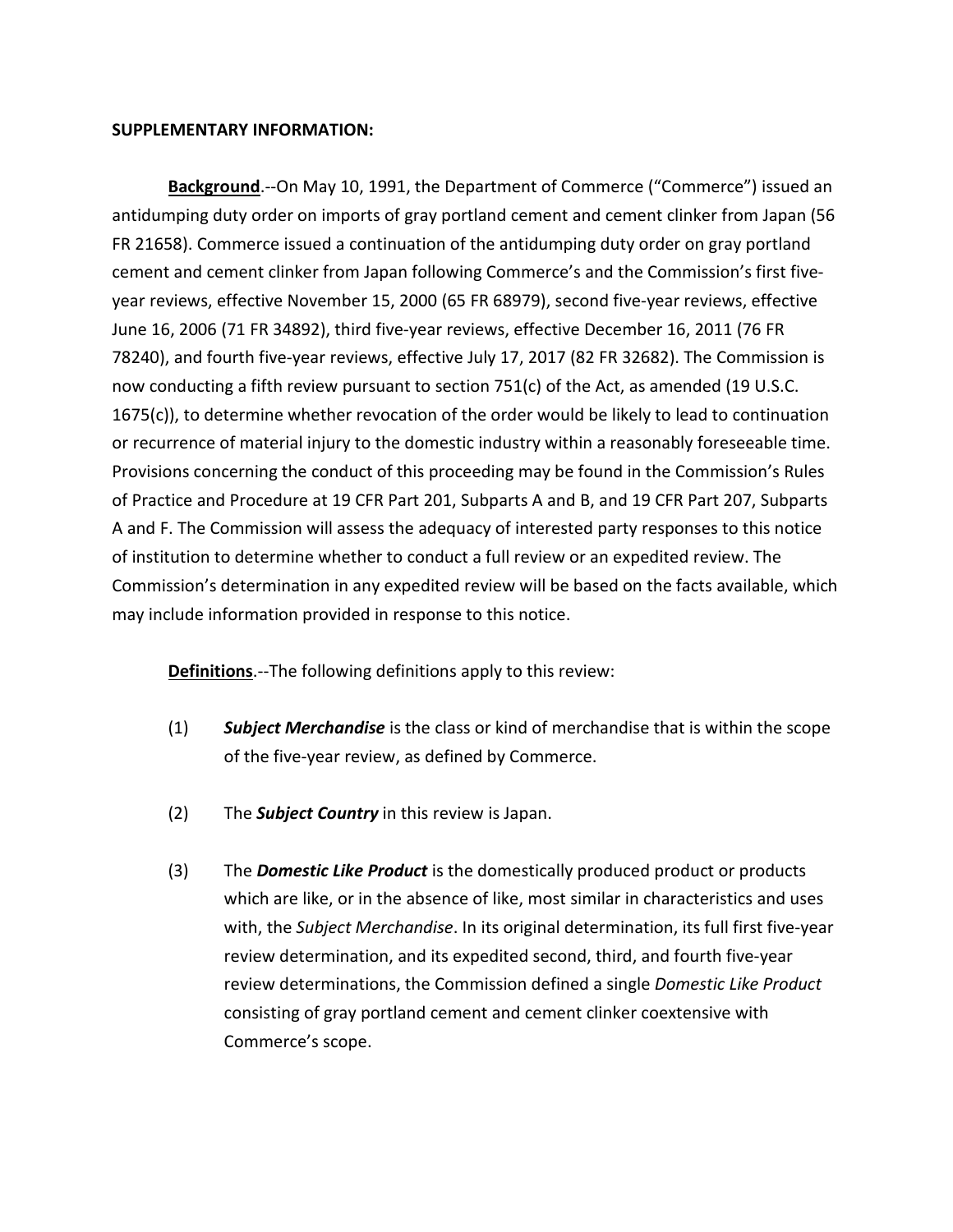- (4) The *Domestic Industry* is the U.S. producers as a whole of the *Domestic Like Product*, or those producers whose collective output of the *Domestic Like Product* constitutes a major proportion of the total domestic production of the product. In its original determination, the Commission defined the *Domestic Industry* as producers of gray portland cement and cement clinker, including "grinding only" operations. The Commission also concluded in its original determination, its full first five-year review determination, and its expedited second, third, and fourth five-year review determinations that appropriate circumstances existed for a regional industry analysis. In the original investigation, the Commission considered whether the Southern California region, as proposed by the petitioners, or a larger region, the State of California, was the appropriate region. In its original determination, the Commission determined that both regions satisfied the market isolation criteria but found the more appropriate region for its analysis was Southern California; one Commissioner found the regional industry to consist of producers in the State of California. In its full first five-year review determination, the Commission found that there had been integration of the Northern and Southern regions of California and defined the appropriate region as the State of California. The Commission also determined that the record in its expedited second, third, and fourth five-year reviews supported a finding of a regional industry corresponding to the region of the State of California. For purposes of this notice, you should report information separately on each of the following *Domestic Industries*: (1) Producers of gray portland cement and cement clinker, including "grinding only" operations, located in the State of California and (2) producers of gray portland cement and cement clinker, including "grinding only" operations, located in the United States as a whole. Additionally, this notice uses the term *Domestic Market Area* to describe the area served by each *Domestic Industry*. Consequently, for purposes of this notice there are two *Domestic Market Areas*: (1) The State of California and (2) the United States.
- (5) An *Importer* is any person or firm engaged, either directly or through a parent company or subsidiary, in importing the *Subject Merchandise* into the United States from a foreign manufacturer or through its selling agent.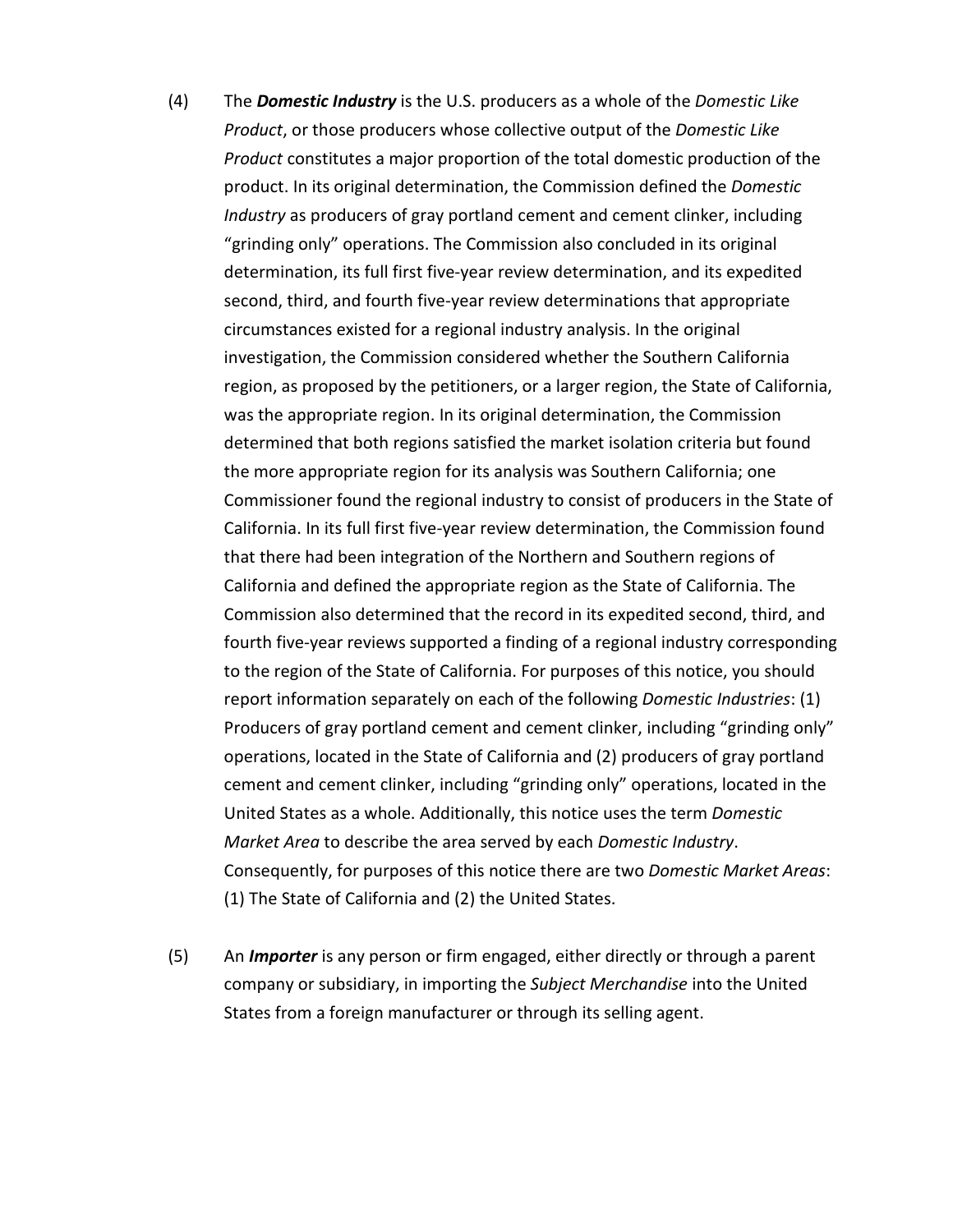**Participation in the proceeding and public service list**.--Persons, including industrial users of the *Subject Merchandise* and, if the merchandise is sold at the retail level, representative consumer organizations, wishing to participate in the proceeding as parties must file an entry of appearance with the Secretary to the Commission, as provided in § 201.11(b)(4) of the Commission's rules, no later than 21 days after publication of this notice in the *Federal Register*. The Secretary will maintain a public service list containing the names and addresses of all persons, or their representatives, who are parties to the proceeding.

Former Commission employees who are seeking to appear in Commission five-year reviews are advised that they may appear in a review even if they participated personally and substantially in the corresponding underlying original investigation or an earlier review of the same underlying investigation. The Commission's designated agency ethics official has advised that a five-year review is not the same particular matter as the underlying original investigation, and a five-year review is not the same particular matter as an earlier review of the same underlying investigation for purposes of 18 U.S.C. 207, the post-employment statute for Federal employees, and Commission rule 201.15(b) (19 CFR 201.15(b)), 79 FR 3246 (Jan. 17, 2014), 73 FR 24609 (May 5, 2008). Consequently, former employees are not required to seek Commission approval to appear in a review under Commission rule 19 CFR 201.15, even if the corresponding underlying original investigation or an earlier review of the same underlying investigation was pending when they were Commission employees. For further ethics advice on this matter, contact Charles Smith, Office of the General Counsel, at 202-205-3408.

**Limited disclosure of business proprietary information (BPI) under an administrative protective order (APO) and APO service list**.--Pursuant to § 207.7(a) of the Commission's rules, the Secretary will make BPI submitted in this proceeding available to authorized applicants under the APO issued in the proceeding, provided that the application is made no later than 21 days after publication of this notice in the *Federal Register*. Authorized applicants must represent interested parties, as defined in 19 U.S.C. 1677(9), who are parties to the proceeding. A separate service list will be maintained by the Secretary for those parties authorized to receive BPI under the APO.

**Certification**.--Pursuant to § 207.3 of the Commission's rules, any person submitting information to the Commission in connection with this proceeding must certify that the information is accurate and complete to the best of the submitter's knowledge. In making the certification, the submitter will acknowledge that information submitted in response to this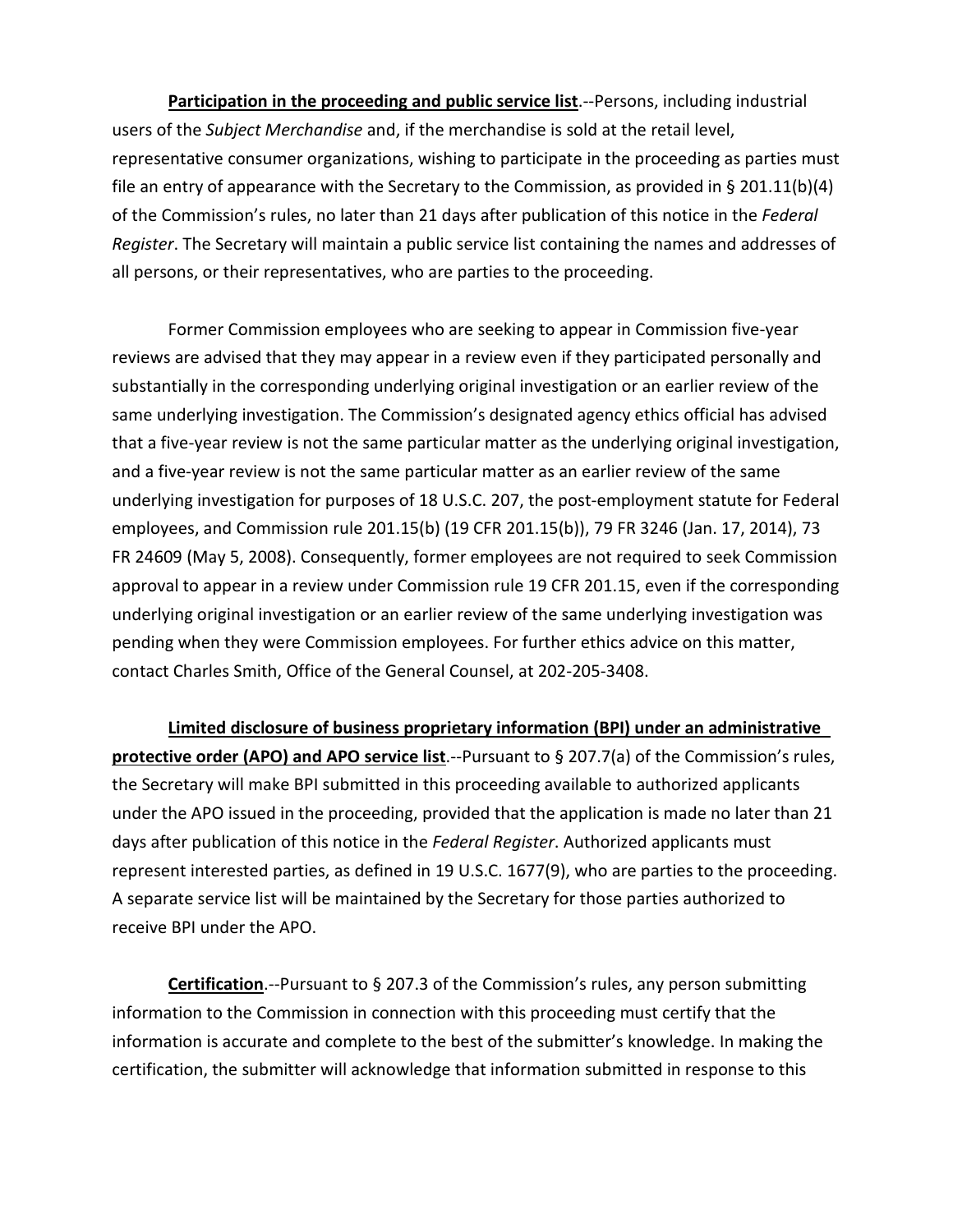request for information and throughout this proceeding or other proceeding may be disclosed to and used: (i) by the Commission, its employees and Offices, and contract personnel (a) for developing or maintaining the records of this or a related proceeding, or (b) in internal investigations, audits, reviews, and evaluations relating to the programs, personnel, and operations of the Commission including under 5 U.S.C. Appendix 3; or (ii) by U.S. government employees and contract personnel, solely for cybersecurity purposes. All contract personnel will sign appropriate nondisclosure agreements.

**Written submissions**.--Pursuant to § 207.61 of the Commission's rules, each interested party response to this notice must provide the information specified below. The deadline for filing such responses is July 1, 2022. Pursuant to § 207.62(b) of the Commission's rules, eligible parties (as specified in Commission rule 207.62(b)(1)) may also file comments concerning the adequacy of responses to the notice of institution and whether the Commission should conduct an expedited or full review. The deadline for filing such comments is August 15, 2022. All written submissions must conform with the provisions of § 201.8 of the Commission's rules; any submissions that contain BPI must also conform with the requirements of §§ 201.6, 207.3, and 207.7 of the Commission's rules. The Commission's *Handbook on Filing Procedures*, available on the Commission's website at

[https://www.usitc.gov/documents/handbook\\_on\\_filing\\_procedures.pdf,](https://www.usitc.gov/documents/handbook_on_filing_procedures.pdf) elaborates upon the Commission's procedures with respect to filings. Also, in accordance with §§ 201.16(c) and 207.3 of the Commission's rules, each document filed by a party to the proceeding must be served on all other parties to the proceeding (as identified by either the public or APO service list as appropriate), and a certificate of service must accompany the document (if you are not a party to the proceeding you do not need to serve your response).

Please note the Secretary's Office will accept only electronic filings at this time. Filings must be made through the Commission's Electronic Document Information System (EDIS, [https://edis.usitc.gov\)](https://edis.usitc.gov/). No in-person paper-based filings or paper copies of any electronic filings will be accepted until further notice.

No response to this request for information is required if a currently valid Office of Management and Budget ("OMB") number is not displayed; the OMB number is 3117 0016/USITC No. 22-5-530, expiration date June 30, 2023. Public reporting burden for the request is estimated to average 15 hours per response. Please send comments regarding the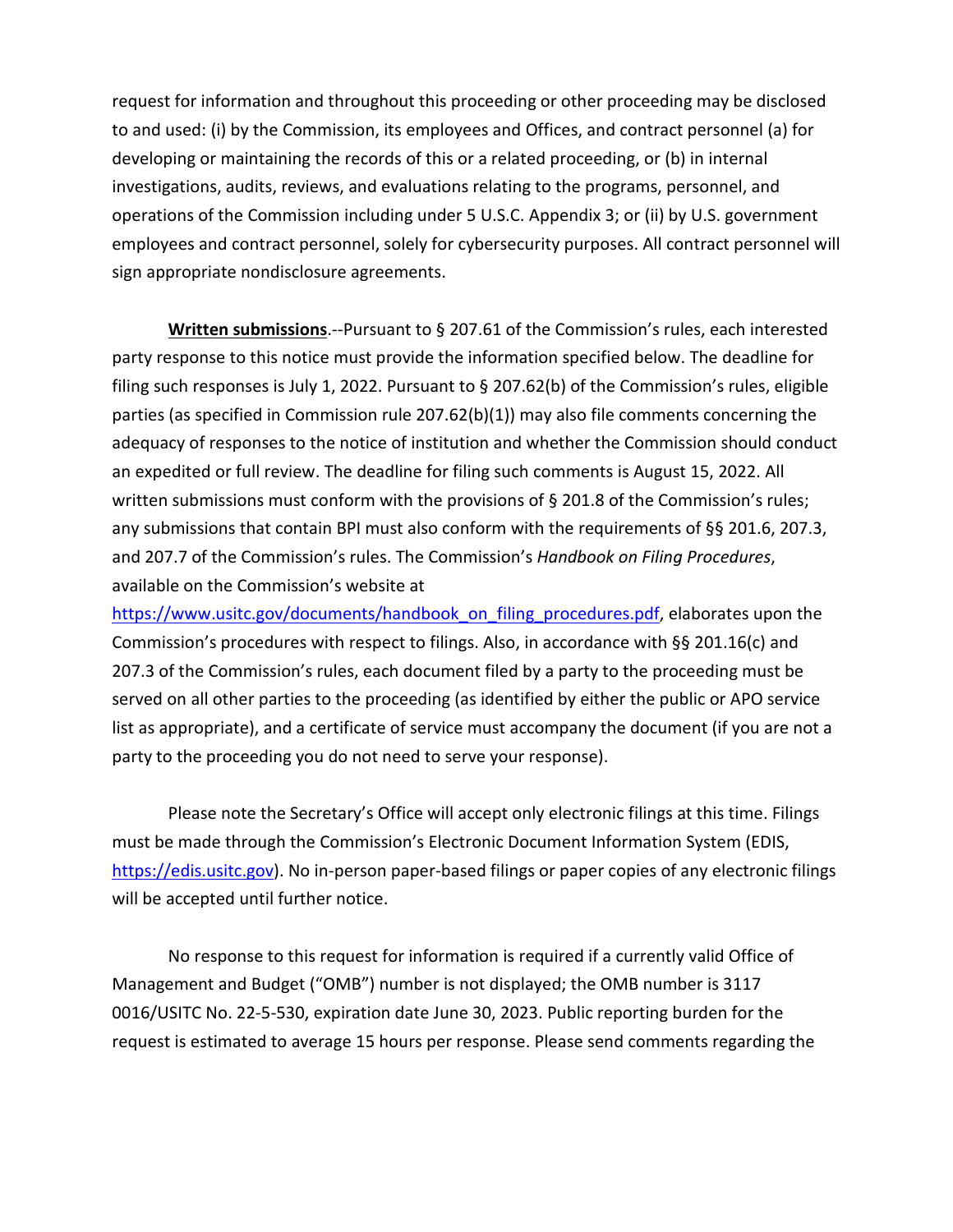accuracy of this burden estimate to the Office of Investigations, U.S. International Trade Commission, 500 E Street SW, Washington, DC 20436.

**Inability to provide requested information**.--Pursuant to § 207.61(c) of the Commission's rules, any interested party that cannot furnish the information requested by this notice in the requested form and manner shall notify the Commission at the earliest possible time, provide a full explanation of why it cannot provide the requested information, and indicate alternative forms in which it can provide equivalent information. If an interested party does not provide this notification (or the Commission finds the explanation provided in the notification inadequate) and fails to provide a complete response to this notice, the Commission may take an adverse inference against the party pursuant to § 776(b) of the Act (19 U.S.C. 1677e(b)) in making its determination in the review.

**INFORMATION TO BE PROVIDED IN RESPONSE TO THIS NOTICE OF INSTITUTION:** Please provide the requested information separately for each *Domestic Industry*, as previously defined in this notice, and, as applicable, its corresponding *Domestic Market Area*. As used below, the term "firm" includes any related firms.

- (1) The name and address of your firm or entity (including World Wide Web address) and name, telephone number, fax number, and E-mail address of the certifying official.
- (2) A statement indicating whether your firm/entity is an interested party under 19 U.S.C. 1677(9) and if so, how, including whether your firm/entity is a U.S. producer of the *Domestic Like Product*, a U.S. union or worker group, a U.S. importer of the *Subject Merchandi*se, a foreign producer or exporter of the *Subject Merchandise*, a U.S. or foreign trade or business association (a majority of whose members are interested parties under the statute), or another interested party (including an explanation). If you are a union/worker group or trade/business association, identify the firms in which your workers are employed or which are members of your association.
- (3) A statement indicating whether your firm/entity is willing to participate in this proceeding by providing information requested by the Commission.
- (4) A statement of the likely effects of the revocation of the antidumping duty order on the *Domestic Industry* in general and/or your firm/entity specifically. In your response,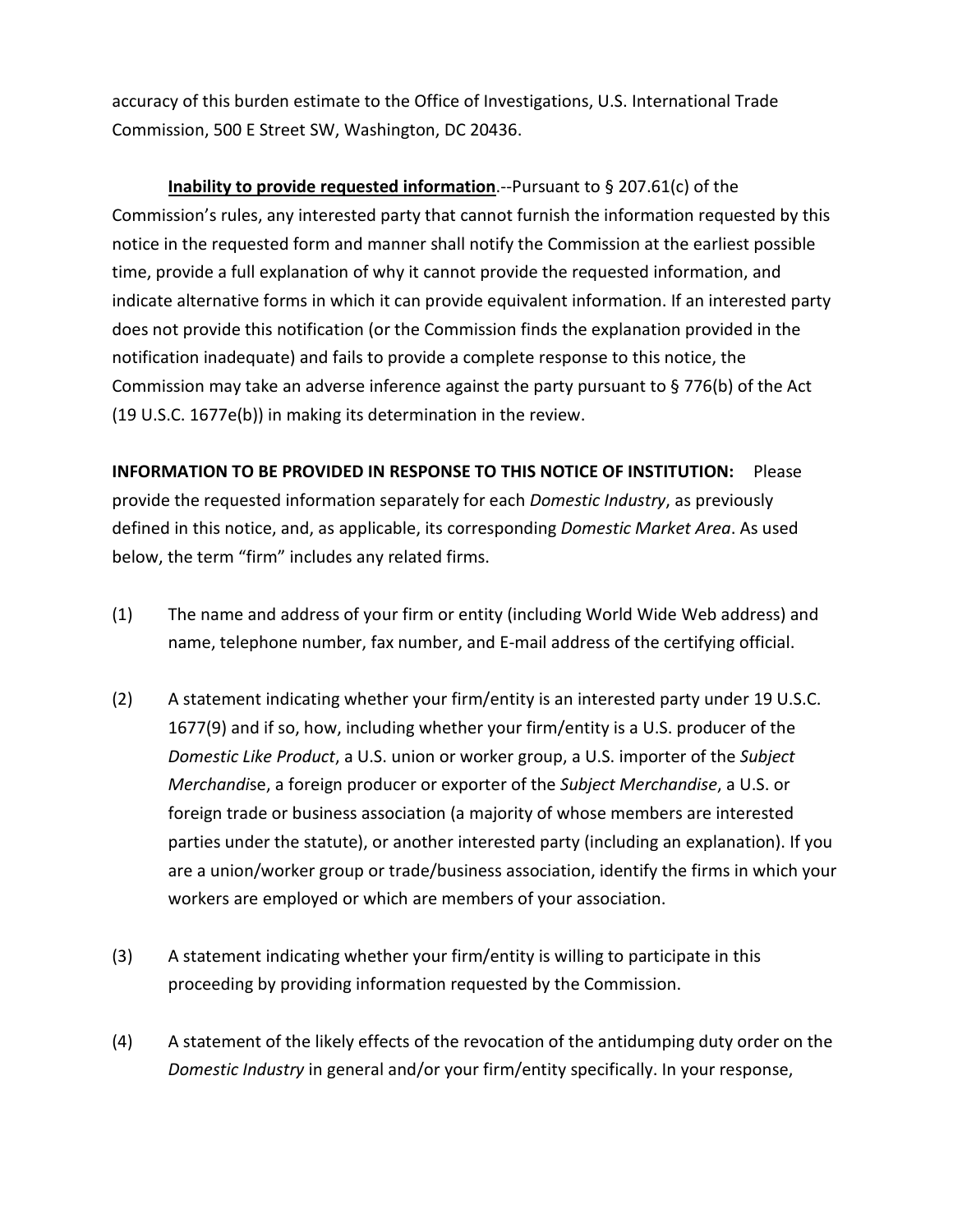please discuss the various factors specified in section 752(a) of the Act (19 U.S.C. 1675a(a)) including the likely volume of subject imports, likely price effects of subject imports, and likely impact of imports of *Subject Merchandise* on the *Domestic Industry*.

- (5) A list of all known and currently operating U.S. producers of the *Domestic Like Product*. Identify any known related parties and the nature of the relationship as defined in § 771(4)(B) of the Act (19 U.S.C. 1677(4)(B)).
- (6) A list of all known and currently operating U.S. importers of the *Subject Merchandise* and producers of the *Subject Merchandise* in the *Subject Country* that currently export or have exported *Subject Merchandise* to the United States or other countries after 2015.
- (7) A list of 3-5 leading purchasers in each *Domestic Market Area* for the *Domestic Like Product* and the *Subject Merchandise* (including street address, World Wide Web address, and the name, telephone number, fax number, and E-mail address of a responsible official at each firm).
- (8) A list of known sources of information on national or regional prices for the *Domestic Like Product* or the *Subject Merchandise* in the U.S. or other markets.
- (9) If you are a U.S. producer of the *Domestic Like Product*, provide the following information on your firm's operations on that product in each *Domestic Market Area* during calendar year 2021, except as noted (report quantity data in short tons and value data in U.S. dollars, f.o.b. plant). If you are a union/worker group or trade/business association, provide the information, on an aggregate basis, for the firms in which your workers are employed/which are members of your association.
	- (a) Production (quantity) and, if known, an estimate of the percentage of total U.S. production of the *Domestic Like Product* accounted for by your firm's(s') production;
	- (b) Capacity (quantity) of your firm to produce the *Domestic Like Product* (that is, the level of production that your establishment(s) could reasonably have expected to attain during the year, assuming normal operating conditions (using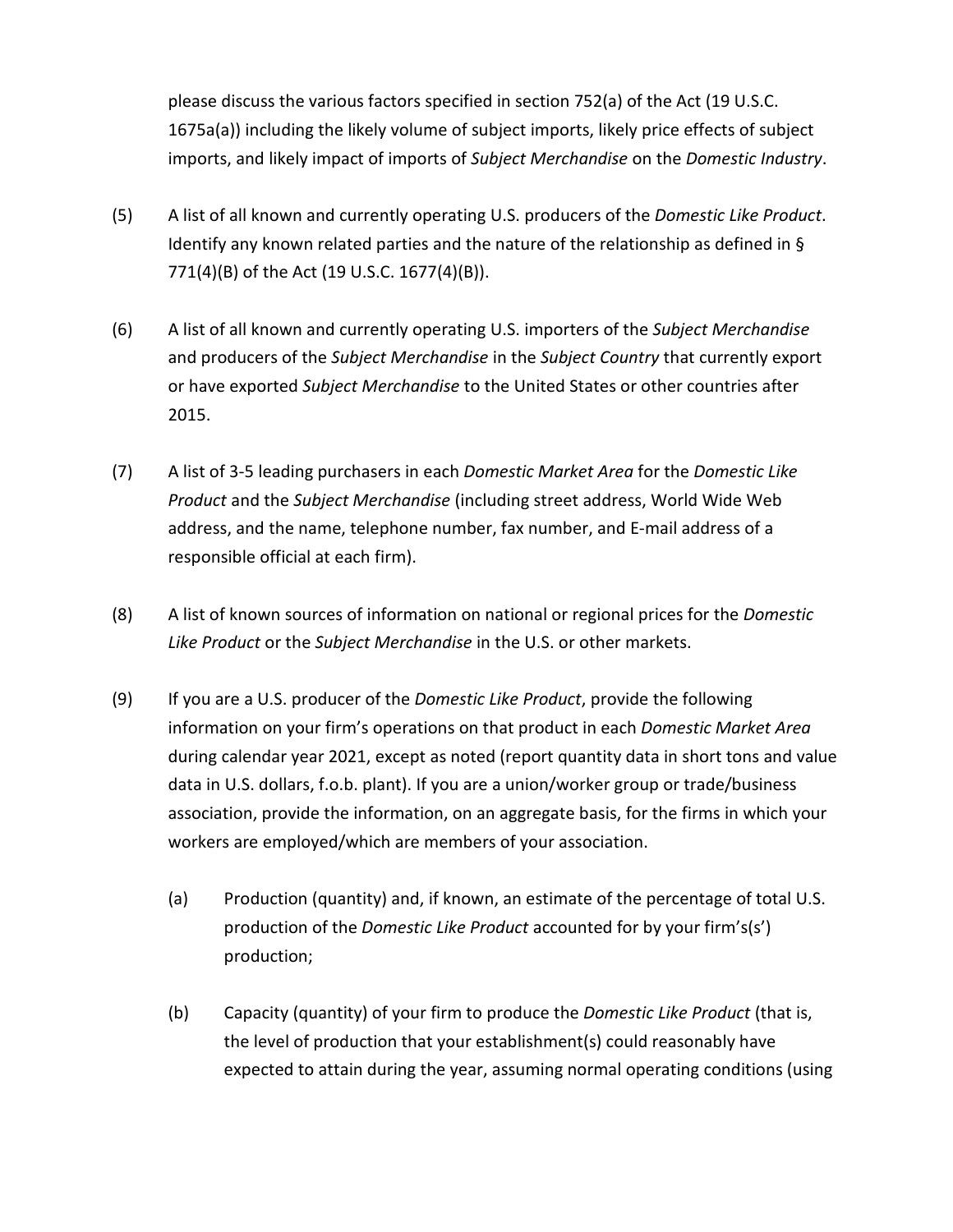equipment and machinery in place and ready to operate), normal operating levels (hours per week/weeks per year), time for downtime, maintenance, repair, and cleanup, and a typical or representative product mix);

- (c) the quantity and value of U.S. commercial shipments of the *Domestic Like Product* produced in your U.S. plant(s);
- (d) the quantity and value of U.S. internal consumption/company transfers of the *Domestic Like Product* produced in your U.S. plant(s); and
- (e) the value of (i) net sales, (ii) cost of goods sold (COGS), (iii) gross profit, (iv) selling, general and administrative (SG&A) expenses, and (v) operating income of the *Domestic Like Product* produced in your U.S. plant(s) (include both U.S. and export commercial sales, internal consumption, and company transfers) for your most recently completed fiscal year (identify the date on which your fiscal year ends).
- (10) If you are a U.S. importer or a trade/business association of U.S. importers of the *Subject Merchandise* from the *Subject Country*, provide the following information on your firm's(s') operations on that product during calendar year 2021 (report quantity data in short tons and value data in U.S. dollars). If you are a trade/business association, provide the information, on an aggregate basis, for the firms which are members of your association.
	- (a) The quantity and value (landed, duty-paid but not including antidumping duties) of U.S. imports into each *Domestic Market Area* and, if known, an estimate of the percentage of total U.S. imports into each *Domestic Market Area* of *Subject Merchandise* from the *Subject Country* accounted for by your firm's(s') imports;
	- (b) the quantity and value (f.o.b. U.S. port, including antidumping duties) of U.S. commercial shipments into each *Domestic Market Area* of *Subject Merchandise* imported from the *Subject Country*; and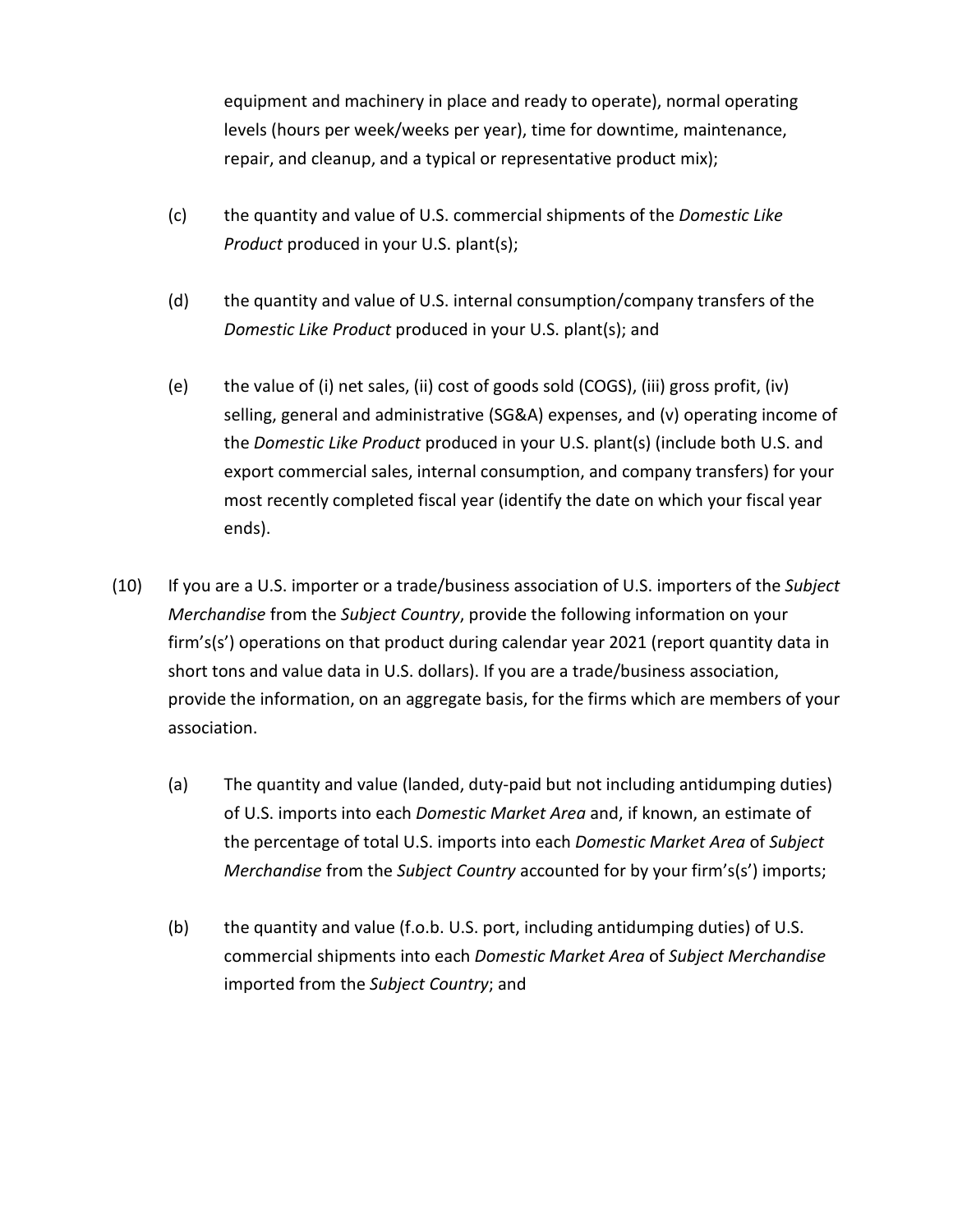- (c) the quantity and value (f.o.b. U.S. port, including antidumping duties) of U.S. internal consumption/company transfers into each *Domestic Market Area* of *Subject Merchandise* imported from the *Subject Country*.
- (11) If you are a producer, an exporter, or a trade/business association of producers or exporters of the *Subject Merchandise* in the *Subject Country*, provide the following information on your firm's(s') operations on that product during calendar year 2021 (report quantity data in short tons and value data in U.S. dollars, landed and duty-paid at the U.S. port but not including antidumping duties). If you are a trade/business association, provide the information, on an aggregate basis, for the firms which are members of your association.
	- (a) Production (quantity) and, if known, an estimate of the percentage of total production of *Subject Merchandise* in the *Subject Country* accounted for by your firm's(s') production;
	- (b) Capacity (quantity) of your firm(s) to produce the *Subject Merchandise* in the *Subject Country* (that is, the level of production that your establishment(s) could reasonably have expected to attain during the year, assuming normal operating conditions (using equipment and machinery in place and ready to operate), normal operating levels (hours per week/weeks per year), time for downtime, maintenance, repair, and cleanup, and a typical or representative product mix); and
	- (c) the quantity and value of your firm's(s') exports to the United States of *Subject Merchandise* and, if known, an estimate of the percentage of total exports to the United States of *Subject Merchandise* from the *Subject Country* accounted for by your firm's(s') exports.
- (12) Identify significant changes, if any, in the supply and demand conditions or business cycle for the *Domestic Like Product* that have occurred in each *Domestic Market Area* or in the market for the *Subject Merchandise* in the *Subject Country* after 2015, and significant changes, if any, that are likely to occur within a reasonably foreseeable time. Supply conditions to consider include technology; production methods; development efforts; ability to increase production (including the shift of production facilities used for